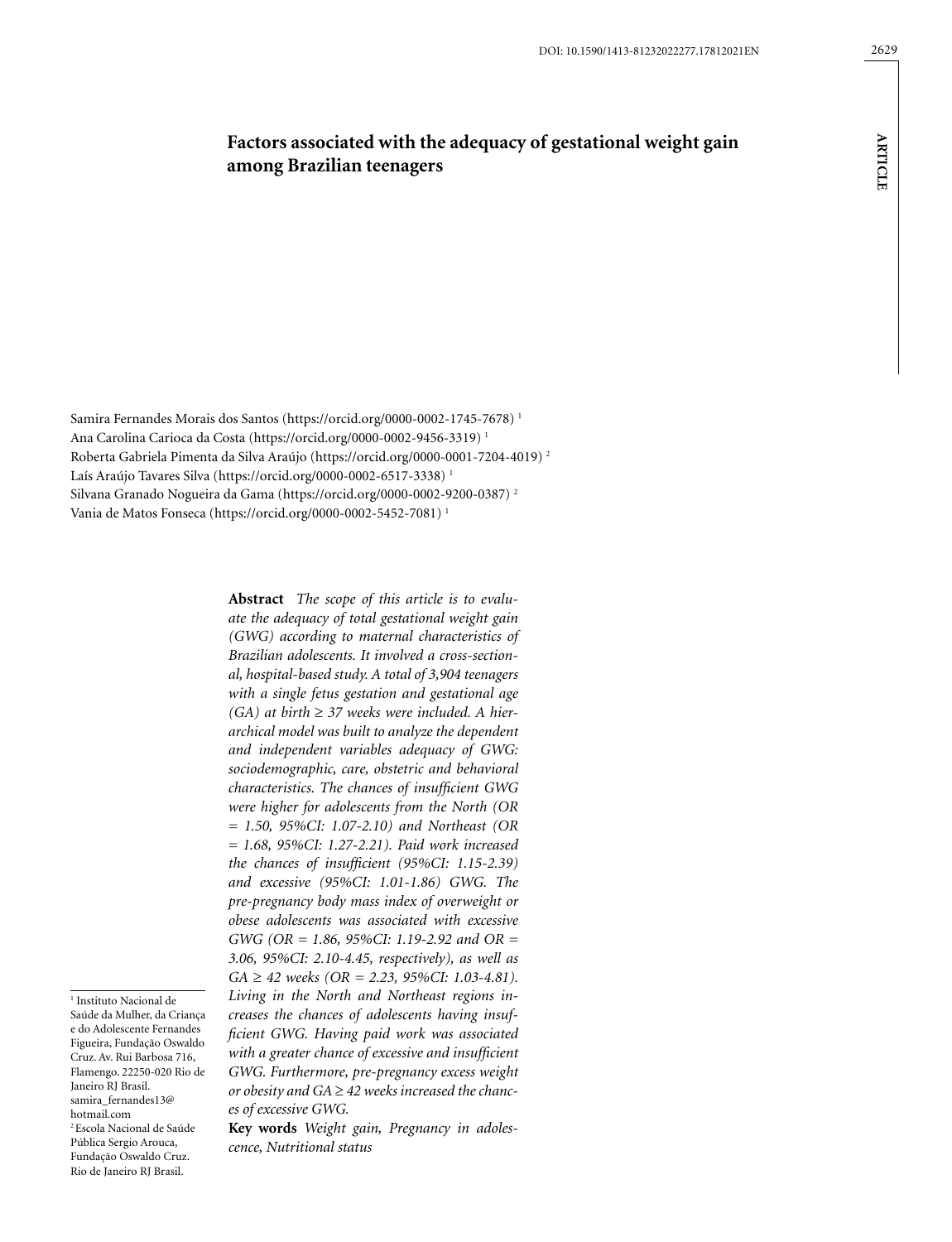## **Introduction**

Teenage pregnancy is considered to be a public health problem in Brazil and worldwide. Among the reasons that justify this affirmation are the possible negative repercussions to maternal and infant health, such as the occurrence of anemia, preeclampsia, postpartum hemorrhage, among other adverse clinical outcomes<sup>1-5</sup>. The main causes of mortality among girls, aged 15 to 19 years, is related to the pregnancy and birth conditions. In these situations, teenage mothers run a five-fold greater chance of dying than do adult mothers<sup>6</sup>.

Add to this dilemma the possible social and economic impact resulting from the difficulty to return to one's studies after giving birth, in turn diminishing one's chances of insertion in the work market and social ascension<sup>7,8</sup>. In this light, maternity in this stage of life has been the object of study of many fields of knowledge<sup>9</sup>.

In the field of nutrition, the joining of these two moments – pregnancy and adolescence – is quite delicate, as they are periods of major physical and metabolic transformation. In this context, the total Gestational Weight Gain (GWG) is a widely debated variable in the literature, as it configures as one of the determinants or the maternal and perinatal outcomes $10,11$ . It is wellknown that insufficient or excessive GWG is associated with gestational results that are unfavorable to the health of the mother or the infant, causing both short-term and long-term repercussions<sup>14</sup>. Among the complications that can occur during pregnancy and birth in adolescence are the slow fetal growth, low birth weight, preeclampsia, premature birth, among others<sup>6</sup>. The variations referent to GWG can be caused by many factors, including socioeconomic, behavioral, and care factors<sup>15</sup>.

Despite the relevance of this theme and of its possible repercussions on maternal and infant health $1-5$ , the majority of studies that investigate the factors associated with the adequacy of GWG are limited to adult pregnant women, with no population studies having been conducted with adolescents in Brazil. Thus, further efforts are necessary to achieve a greater understanding of GWG in this population, especially in the countries of Latin America and the Caribbean<sup>1</sup>, which have the second highest global rate of newborns among teenage mothers.

Therefore, the present study aims to evaluate the adequacy of GWG, according to the maternal characteristics of Brazilian adolescents.

#### **Methods**

This is a cross-sectional, nationwide hospital-based study, conducted by means of the data from the study, "Nascer no Brasil: Pesquisa Nacional sobre Parto e Nascimento" ("Born in Brazil: National Study on Delivery and Birth"), conducted from February 2011 to October 2012, approved by the Research Ethics Committee from the National School of Public Health/Oswaldo Cruz Foundation (logged under protocol number CAAE: 0096.0.031.000-10).

The selection of the postpartum women for the study, "Born in Brazil", was conducted in three stages, through a complex representative probabilistic sample. The first stage consisted of hospitals with 500 or more annual births, stratified by the types of hospital (public, private, or mixed), geographic macroregions in Brazil (South, Southeast, Midwest, North, and Northeast) and location (capital or non-capital). In the second stage, the period necessary to cover all of the 90 postpartum women (minimum of seven days for each hospital) was selected, while the third stage consisted of the number of postpartum women (90 per hospital). In this manner, 266 hospitals from 191 Brazilian municipalities were selected, with 84 (31.6%) of these located in capital cities and 182 (68.4%) located in the countryside of Brazil, totaling 23,894 postpartum women who were interviewed.

Interviews with the postpartum women were conducted face-to-face while they were hospitalized in the health service through the application of a standardized electronic questionnaire. Their pre-natal cards were digitalized for the storage and extraction of data. Information from the medical records of the postpartum women and the newborns referent to the current gestation was also collected. More details about the sample design can be found in Vasconcelos et al.16, and information related to the method can be found in Leal et al.<sup>17</sup>

For the present study, all postpartum adolescents, aged 10 to 19 years (complete), with the pregnancy of a single fetus and a gestational age (GA) at birth  $\geq$  37 weeks, were selected. Excluded were those whose information was not available or feasible for the calculation of the pre-pregnancy body mass index (BMI) and total GWG in kilograms (KG) – Figure 1.

The outcome variable (dependent) was the adequacy of the total GWG. The recommendations from the Institute of Medicine (IOM, 2009)18 were considered in order to evaluate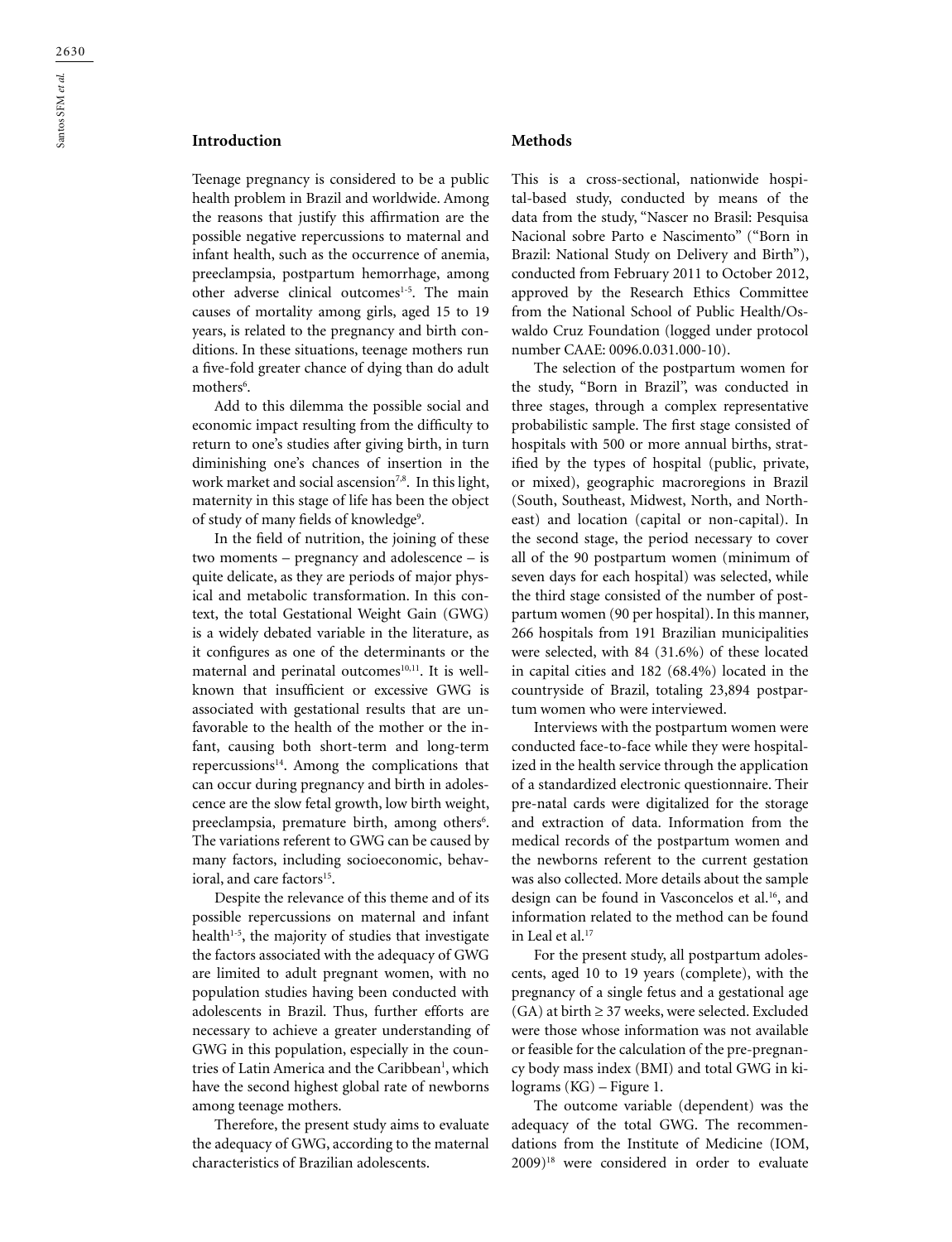

**Figure 1.** Flow chart of the selection of postpartum teenagers from the study, "Nascer no Brasil: Pesquisa Nacional sobre Parto e Nascimento", Brazil 2011-2012.

Source: Authors.

the adequacy of GWG, according to the range of weight gain in accordance with the pre-pregnancy nutritional state (BMI – kg/m2). To classify the pre-pregnancy BMI, this study used the BMI/age curves for girls, aged 15 to 19 years, as established by the World Health Organization  $(OMS, 2007)^{19}$ , with its classification in z-score, according to that proposed by the Food and Nutrition Surveillance System in Brazil for adolescents<sup>20</sup>. Classified as "adequate" was the GWG that fell within the recommended ranges for each pre-pregnancy BMI, that is: low weight (z-score  $<-2$ ) = 12.5-18 kg; eutrophy (z-score  $\geq$  -2 and  $\leq$ 1) = 11.5 -16.0 kg; overweight (z-score  $>$  1 and  $<$ 2) = 7.0 to 11.5 kg, and obesity (z-score  $\ge$  2) = 5.0 to 9.0 kg. GWG values below those recommended were classified as "insufficient" and above as "excessive". The GWG variable was calculated by the difference between the last record of weight, so long as it was up to 6 days before delivery, and the pre-pregnancy weight (kg), recorded on the pre-natal card, or the beginning weight (up to the 13<sup>th</sup> complete gestational week), or that reported by the postpartum woman. More details about the formulation of this variable can be found in Brandão et al. (2020)<sup>21</sup> and about the validity of the anthropometric information in Araújo et al.  $(2017)^{22}$ .

A structured theoretical model was formulated, in which the maternal characteristics were placed in ranked levels according to the their relationship with the adequacy of GWG, based on the model proposed by Stulbach et al. (2007)<sup>23</sup>

with modifications. For each level, the following variables were included, obtained by means of an interview with the postpartum woman, appointments registered in the medical records, and the maternal health card, defined as follows:

Distal level – socioeconomic characteristics: self-declared skin color (white or non-white); number of people per room in the household  $(\leq$ 4 or > 4); household's geographic region (North, Northeast, Southeast, South, or Midwest); education level (incomplete elementary education, complete elementary education, or complete high school/higher); marital status (without partner or with partner); economic classification  $(A/B, C, or D/E)$ ; paid work (yes or no) – if yes, what is the work situation (signed working papers/employer/public servant or without signed working papers/self-employed/cooperative/other); postpartum woman, head of the family (yes or no);

Intermediate level – reproductive and obstetric history, comorbidities and care variables: primiparous (yes and no); gestational hypertensive syndrome (yes and no); gestational or chronic diabetes mellitus (yes and no); diagnosis of infection by Human Immunodeficiency Virus (HIV) during pregnancy (yes or no); number of pre-natal appointments (< 3, 4 to 5 or  $\ge$  6); location where most of the pre-natal appointments were conducted (public, private, or mixed service); professional who provided care in most of the pre-natal appointments (doctor or nurse); follow-up by the same professional during the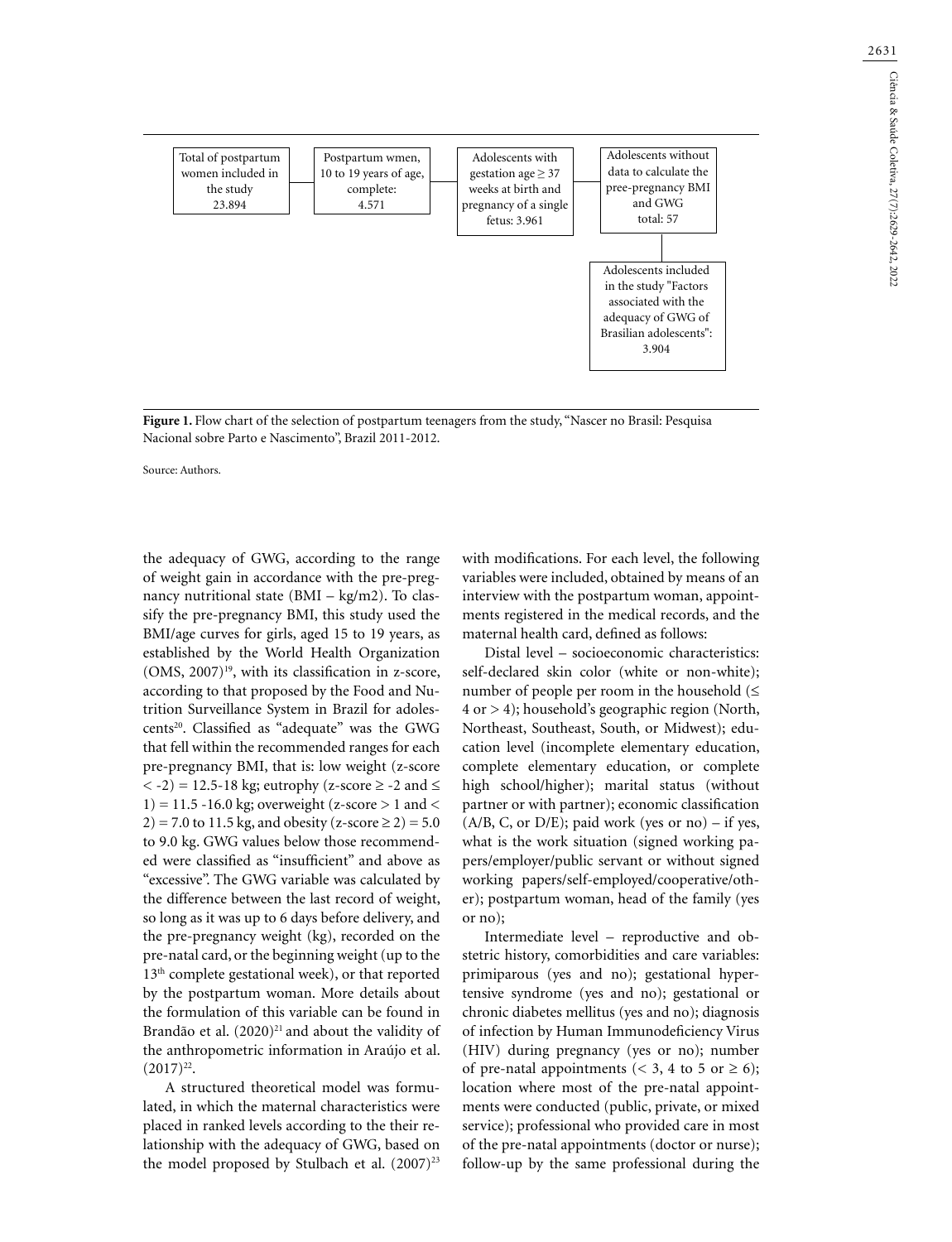entire pre-natal period (yes – all the time, yes – in most appointments; no); high-risk gestation (yes or no); hospitalization during gestation (yes or no); adequate pre-natal care (yes or no); dissatisfaction regarding pregnancy (yes, somewhat, or no); attempt to interrupt pregnancy (yes or no); has health insurance (yes or no);

Proximal level – pre-pregnancy BMI classification (low weight, eutrophy, overweight, or obesity); suspicion of inappropriate use of alcohol (no suspicion of inappropriate use of alcohol, suspicion of inappropriate use of alcohol, or did not ingest alcoholic beverages during gestation); smoked at some point during pregnancy (yes or no); age in years (10 to 16 years; 17 to 19 years); gestational age at birth ( $\geq$  37 and < 42 weeks or  $\geq$  42 weeks).

The postpartum women considered the head of the family was the reference person for decision-making in the family. The economic class was based on the criteria established by the Brazilian Association of Research Companies  $(ABEP/2010)<sup>24</sup>$ . The variable of hypertensive syndrome during gestation refers to the diagnosis of chronic hypertension, preeclampsia, or eclampsia25. This study defined as adequate the pre-natal care that was begun up to the 12<sup>th</sup> gestational week, having attended at least six appointments (corrected for the gestational age at birth), registration of the pre-natal card of at least one result of each of the routine pre-natal exams, and receipt of medical advice regarding the reference maternity clinic<sup>26</sup>. For the suspicion of the use of alcohol, the TWEAK: Tolerance Worry Eye-opener Annoyed Cut-down was used, considering as positive those postpartum women who answered yes to three or more questions of the questionnaire regarding the consumption of alcohol<sup>27</sup>. The classification of the maternal age in two groups (10 to 16 years; 17 to 19 years) is justified by the fact that some studies indicate a greater difference in the pre-pregnancy BMI classification in younger adolescents (< 16 years) and that adolescents over 16 years of age have characteristics of pregnancy that are similar to those of adults $28-30$ .

The pre-pregnancy BMI was imputed by the Chained Equations (MICE) $31$ , since for 17.5% of the participating postpartum women in this study, there were no data about stature (15.5%) and 4.4% about pre-pregnancy or beginning weight. The prediction model of multiple imputation for pre-pregnancy BMI included the following maternal variables: geographic region of the country, source of payment for the delivery, schooling, skin color, age, parity and presence of

diabetes or hypertension (chronic or gestational), pre-pregnancy weight, weight at the end of the gestation and stature. This study used the Fully Conditional Specification (FCS) method in the Statistical Package for the Social Sciences (SPSS, version 22) to obtain ten groups of imputed data. Next, the models were formulated, based on these multiple groups of imputed data, using the Rubin rules to combine estimates of effect and estimates of standard errors<sup>31,32</sup>.

All of the statistical analyses were carried out in the SPSS, version 22, and R, version 4.0.1, software, using procedures for complex samples that include the sample weight of the postpartum women and the effect of the design. In the bivariate analysis, Pearson's chi-squared test were used in the evaluation of the association between the maternal characteristics and the outcome. Initially, the variables that presented a p-value  $\leq$ 0.20 in the bivariate analysis were selected for the construction of a model of multinomial hierarchical regression. At each level, the variables were selected by the "backward" method, with the criteria of  $p < 0.05$ , in order to remain in the model. The odds ratio (OR), adjusted with the respective 95% confidence interval (95%CI), were estimated, and were considered with a statistically significant association with the outcome of the variables, whose p-value was  $\leq 0.05$ . At each level, the variables were controlled for the others at the same level and for those at a higher level. Thus, the estimates obtained at each ranked level refer to the effects of the variable already adjusted for the possible confounding factors.

#### **Results**

This study excluded 57 adolescents, leaving a total sample of 3,904 adolescents (Figure 1). The majority were non-white (72.4%), lived with a partner (68.0%), had no paid work (87.9%), and belonged to economic class "C" (54.5%) (Table 1).

It was observed that the major concentration of adolescents with insufficient weight gain occurred in the North (44.2%) and Northeast (42.2%) as compared to other regions of the country. Only 26.0% of the adolescents living in the Northeast, and 30.1% in the North, presented an adequate GWG (Table 1).

Regarding the exercise of paid work, it was found that the adolescents that did not work presented a higher percentage of adequacy of GWG (30.9%), while those that worked had a higher level of insufficiency (42.6%) and excess (34.0%)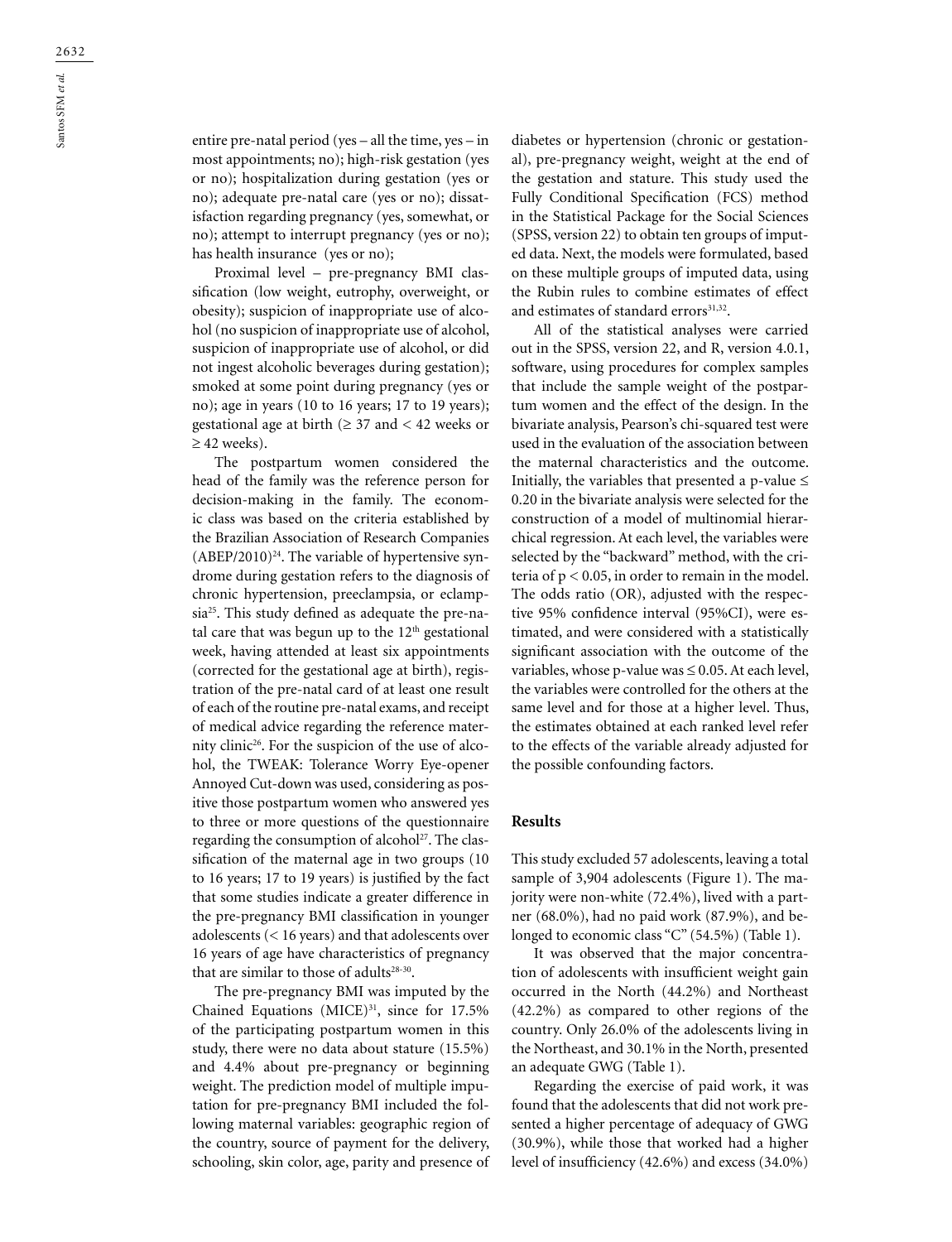**Table 1.** Adequacy of total GWG of adolescents. according to maternal characteristics of the distal level of ranking. Brazil. 2011-2012.

|                                       | Total<br>N(% | Average<br>weight<br>gain (kg) | Adequacy of total gestation weight |            |                  |           |
|---------------------------------------|--------------|--------------------------------|------------------------------------|------------|------------------|-----------|
| <b>Maternal characteristics</b>       |              |                                |                                    |            |                  |           |
|                                       |              |                                | Insufficient                       | Adequate   | <b>Excessive</b> | p-value** |
|                                       |              |                                | N(% )                              | N(% )      | N(%              |           |
| Skin color                            |              |                                |                                    |            |                  |           |
| White                                 | 1079(27.6)   | 12.6                           | 373 (34.6)                         | 303(28.1)  | 402 (37.3)       | 0.092     |
| Non-White                             | 2826 (72.4)  | 12                             | 1074(38.0)                         | 867 (30.7) | 885 (31.3)       |           |
| Number of people per room per         |              |                                |                                    |            |                  |           |
| household                             | 3828 (98.2)  | 12.2                           | 1412 (36.9)                        | 1142(29.8) | 1274 (33.3)      | 0.138     |
| $\leq 4$                              | 71(1.8)      | 10.7                           | 32(45.5)                           | 25(36.1)   | 13(18.3)         |           |
| >4                                    |              |                                |                                    |            |                  |           |
| Region in the country                 |              |                                |                                    |            |                  |           |
| North                                 | 513(13.1)    | 11.5                           | 227 (44.2)                         | 155(30.1)  | 132(25.7)        |           |
| Northeast                             | 1228(31.5)   | 11.8                           | 518 (42.2)                         | 320 (26.0) | 390 (31.8)       | 0.002     |
| Southeast                             | 1479 (37.9)  | 12.5                           | 481 (32.5)                         | 483 (32.6) | 516 (34.9)       |           |
| South                                 | 418 (10.7)   | 12.5                           | 135(32.3)                          | 133(31.9)  | 149 (35.8)       |           |
| Midwest                               | 266(6.8)     | 12.9                           | 86 (32.5)                          | 79 (29.8)  | 100(37.8)        |           |
| Schooling (level of education)        |              |                                |                                    |            |                  |           |
| Incomplete elementary                 | 1525 (39.2)  | 12.1                           | 566 (37.1)                         | 436 (28.6) | 522 (34.2)       |           |
| Complete elementary                   | 1680(42.2)   | 12.3                           | 624(37.1)                          | 501 (29.8) | 555 (33.0)       | 0.467     |
| Complete high school or higher        | 685 (17.6)   | 12                             | 253(36.9)                          | 229(33.5)  | 203(29.6)        |           |
| Marital status                        |              | 12                             |                                    |            |                  |           |
| Without partner                       | 1251 (32)    | 12.3                           | 491 (39.3)                         | 356 (28.5) | 403 (32.3)       | 0.414     |
| With partner                          | 2652 (68)    |                                | 955 (36)                           | 814 (30.7) | 883 (33.3)       |           |
| Paid work                             |              |                                |                                    |            |                  |           |
| N <sub>o</sub>                        | 3431 (87.9)  | 12.2                           | 1245(36.3)                         | 1059(30.9) | 1127 (32.9)      | 0.036     |
| Yes                                   | 472 (12.1)   | 11.8                           | 201 (42.6)                         | 111(23.4)  | 160(34.0)        |           |
| Work situation                        |              |                                |                                    |            |                  |           |
| Signed working papers or employer or  | 219(46.3)    | 12.1                           | 81(37.1)                           | 53 (24.5)  | 84 (38.5)        | 0.220     |
| public servant                        |              |                                |                                    |            |                  |           |
| without Signed working papers or      | 253 (53.7)   | 11.7                           | 120(47.4)                          | 57(22.5)   | 76(30.1)         |           |
| self-employed or cooperative or other |              |                                |                                    |            |                  |           |
| Head of the family                    |              |                                |                                    |            |                  |           |
| Yes                                   | 124(3.2)     | 12.8                           | 38(31)                             | 25(20.5)   | 60(48.5)         | 0.147     |
| No                                    | 3745 (96.8)  | 12.1                           | 1394 (37.2)                        | 1134(30.3) | 1217(32.5)       |           |
| Socioeconomic class                   |              |                                |                                    |            |                  |           |
| $D + E$                               | 1335 (34.4)  | 11.6                           | 542 (40.6)                         | 378 (28.3) | 415(31.1)        | 0.064     |
| $\mathsf{C}$                          | 2114 (54.5)  | 12.6                           | 716 (33.9)                         | 646 (30.5) | 752 (35.6)       |           |
| $A + B$                               | 431 (11.1)   | 11.6                           | 176(40.9)                          | 137(31.9)  | 117(27.2)        |           |

1 According to recommendations from the Institute of Medicine (2009) for each pre-pregnancy BMI range, this classified according to the z-score of BMI/Growth Curve Age for girls of 5 to 19 years from the World Health Organization (2007). The total weight gain was considered adequate, insufficient, or excessive when within the recommended margins, above or below, respectively. 2 Pearson chi-squared test.

Source: Authors.

in weight gain (Table 1). When the paid work was analyzed by region (data not presented in the tables), a higher concentration of adolescents who exercised paid work was observed in the Southeast (44.0%), given that 50.3% of these presented an insufficient (OR = 3.36, 95%CI: 1.86-6.07) and 31.9% excessive (OR = 1.78, 95%CI: 1.08- 2.95) GWG.

At the distal level, the variable of skin color, number of people per room per household, head of the family, economic class, paid work, and region of the country proved to be associated with the outcome (Table 1). The same occurred with the hypertensive syndromes and the professional who provided medical care in most pre-natal appointments, at the intermediate level (Table 2).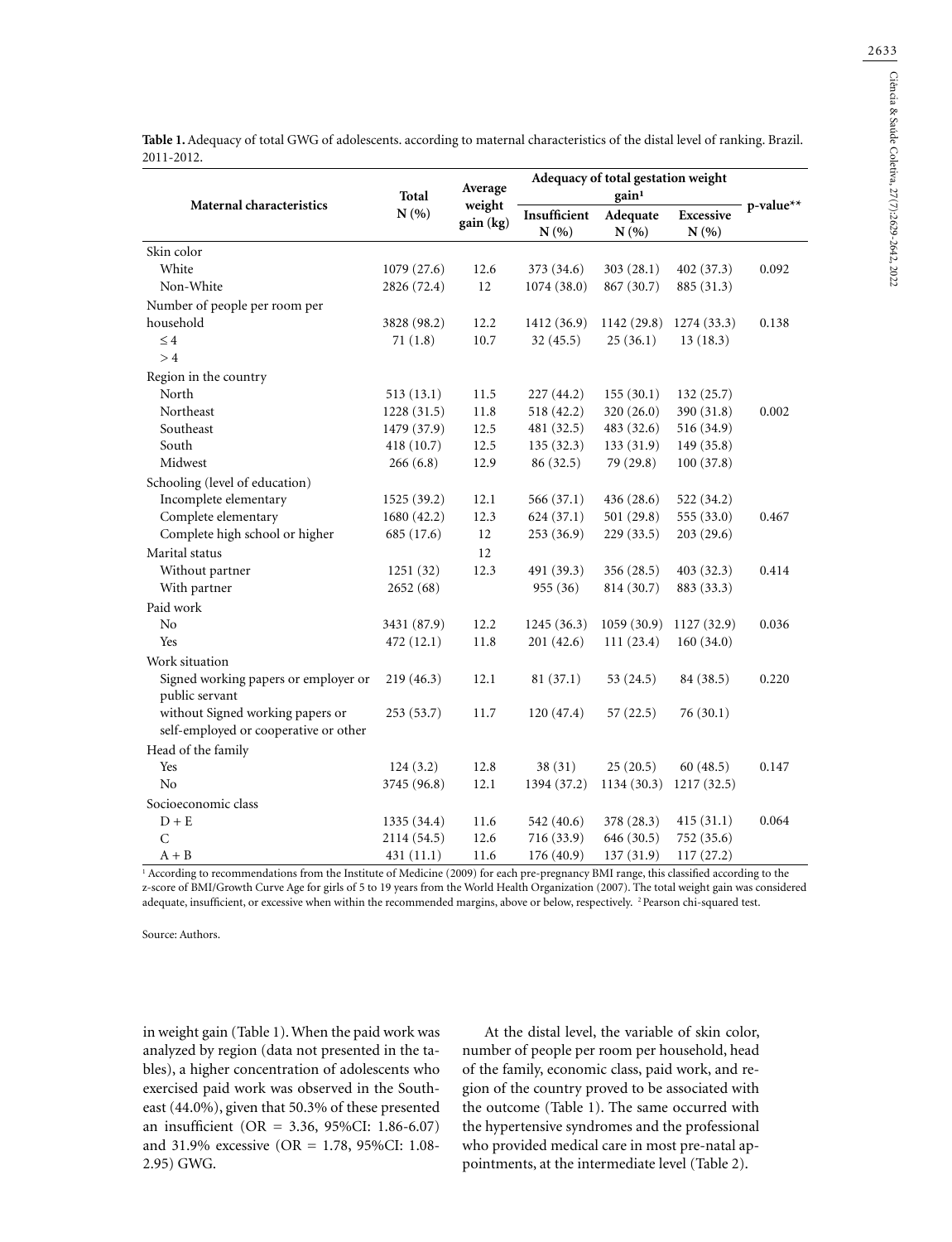Santos SFM *et al.*

Table 2. Adequacy of total GWG of adolescents, according to maternal characteristics of the intermediate level of the ranking. Brazil, 2011-2012.  $\overline{a}$ 

| Maternal characteristics                  | Total<br>N(% | Average<br>weight gain<br>(kg) | Adequacy of total gestation weight |                               |                  |              |
|-------------------------------------------|--------------|--------------------------------|------------------------------------|-------------------------------|------------------|--------------|
|                                           |              |                                | Insufficient                       | gain <sup>1</sup><br>Adequate | <b>Excessive</b> | $p$ -value** |
|                                           |              |                                | N(%)                               | N(%                           | N(%              |              |
| Previous gestations                       |              |                                |                                    |                               |                  |              |
| No                                        | 2940 (75.4)  | 12.2                           | 1088(37.0)                         | 866 (29.4)                    | 986 (33.5)       | 0.532        |
| Yes                                       | 961 (24.6)   | 12.2                           | 356 (37.1)                         | 304 (31.7)                    | 300 (31.3)       |              |
| Hypertensive disease                      |              |                                |                                    |                               |                  |              |
| No                                        | 3628 (92.9)  | 12                             | 1354 (37.3)                        | 1096(30.2)                    | 1177 (32.5)      | 0.129        |
| Yes                                       | 276(7.1)     | 13.8                           | 92 (33.4)                          | 74 (26.7)                     | 110(39.8)        |              |
| Gestational or chronic diabetes mellitus  |              |                                |                                    |                               |                  |              |
| No                                        | 3718 (95.2)  | 12.1                           | 1386 (37.3)                        | 1113(29.9)                    | 1219 (32.8)      | 0.543        |
| Yes                                       | 186(4.8)     | 13.5                           | 60(32.5)                           | 57 (30.7)                     | 68 (36.8)        |              |
| Positive diagnosis for Human              |              |                                |                                    |                               |                  |              |
| Immunodeficiency Virus during gestation   | 3899 (99.9)  | 12.2                           | 1443 (37)                          | 1169(30)                      | 1287(33)         | 0.332        |
| No                                        | 5(0.1)       | 9.1                            | 3(65.4)                            | 1(22.3)                       | 1(12.2)          |              |
| Yes                                       |              |                                |                                    |                               |                  |              |
| Number of pre-natal appointments          |              |                                |                                    |                               |                  |              |
| $\leq$ 3                                  | 460(12.1)    | 11                             | 197(42.8)                          | 114(24.8)                     | 149 (32.4)       | 0.323        |
| $4 - 5$                                   | 867 (22.9)   | 12                             | 326 (37.7)                         | 279 (32.2)                    | 261(30.1)        |              |
| > 6                                       | 2466 (65)    | 12.4                           | 896 (36.3)                         | 749 (30.4)                    | 821 (33.3)       |              |
| Location where most of the pre-natal      |              |                                |                                    |                               |                  |              |
| appointment took place                    |              |                                |                                    |                               |                  |              |
| Public service                            | 3466 (90.1)  | 12.2                           | 1293 (37.3)                        | 1034(29.8)                    | 1139 (32.9)      | 0.431        |
| Private service                           | 290(7.6)     | 11.05                          | 96(33)                             | 86(29.5)                      | 109(37.5)        |              |
| Public and private service                | 90(2.3)      | 12                             | 34 (37.9)                          | 32(35.4)                      | 24(26.7)         |              |
| Professional who provided medical care in |              |                                |                                    |                               |                  |              |
| most of the pre-natal care appointments   |              |                                |                                    |                               |                  |              |
| Doctor                                    | 2422 (64.3)  | 12.3                           | 816 (33.7)                         | 734 (30.3)                    | 871 (36)         | < 0.001      |
| Nurse                                     | 1344 (35.7)  | 11.8                           | 590 (43.9)                         | 375 (27.9)                    | 378 (28.2)       |              |
| Follow-up by the same professional during |              |                                |                                    |                               |                  |              |
| the entire pre-natal care period          |              |                                |                                    |                               |                  |              |
| No                                        | 526 (13.7)   | 12.8                           | 177(33.3)                          | 148(28.1)                     | 203(38.6)        | 0.247        |
| Yes, most of the time                     | 1519 (39.6)  | 11.3                           | 552 (36.3)                         | 456(30)                       | 511 (33.6)       |              |
| Yes, the entire time                      | 1789 (46.7)  | 11.8                           | 689 (38.5)                         | 545 (30.5)                    | 555(31)          |              |
| High-risk gestation                       |              |                                |                                    |                               |                  |              |
| No                                        | 2081 (81.8)  | 12.2                           | 778 (37.4)                         | 602 (28.9)                    | 701 (33.7)       | 0.293        |
| Yes                                       | 464 (18.2)   | 12.4                           | 153(33.1)                          | 138(29.8)                     | 172(37.1)        |              |
| Hospitalization during gestation          |              |                                |                                    |                               |                  |              |
| No                                        | 329 (84.4)   | 12.1                           | 1235(37.5)                         | 984 (29.9)                    | 1073(32.6)       | 0.653        |
| Yes                                       | 608 (15.6)   | 12.6                           | 210 (34.6)                         | 184 (30.3)                    | 213(35.1)        |              |
| Adequate pre-natal care                   |              |                                |                                    |                               |                  |              |
| No                                        | 1861 (47.7)  | 12                             | 693 (37.2)                         | 537(28.8)                     | 63(33.9)         | 0.518        |
| Yes                                       | 2043 (52.3)  | 12.3                           | 754 (36.9)                         | 633(31)                       | 656(32.1)        |              |
| Has health insurance                      |              |                                |                                    |                               |                  |              |
| No                                        | 3432 (88)    | 12.1                           | 1290 (37.6)                        | 1010(29.4)                    | 1132(33)         | 0.277        |
| Yes                                       | 468(12)      | 12.3                           | 155 (33.2)                         | 158 (33.9)                    | 154(33)          |              |
| Dissatisfaction wth pregnancy             |              |                                |                                    |                               |                  |              |
| No                                        | 2435 (62.7)  | 12.3                           | 896 (36.8)                         | 738 (30.3)                    | 800 (32.9)       |              |
| Somewhat                                  | 1071(27.6)   | $12\,$                         | 402 (37.5)                         | 311(29)                       | 358 (33.5)       | 0.977        |
| Yes                                       | 375(9.7)     | 12.2                           | 143 (38.2)                         | 112(29.9)                     | 120(31.9)        |              |
| Attempt to interrupt pregnancy            |              |                                |                                    |                               |                  |              |
| No                                        | 3768 (96.6)  | 12.1                           | 1396 (37.1)                        | 1124 (29.8)                   | 1247(33.1)       | 0.727        |
| Yes                                       | 133(3.4)     | 12.5                           | 51 (38)                            | 44 (32.9)                     | 39(29.1)         |              |

 Yes 133 (3.4) 12.5 51 (38) 44 (32.9) 39 (29.1) 1 According to recommendations from the Institute of Medicine (2009) for each pre-pregnancy BMI range, this classified according to the z score of BMI/ Growth Curve Age for girls of 5 to 19 years from the World Health Organization (2007). The total weight gain was considered adequate, insufficient, or excessive when within the recommended margins, above or below, respectively.<sup>2</sup> Pearson chi-squared test.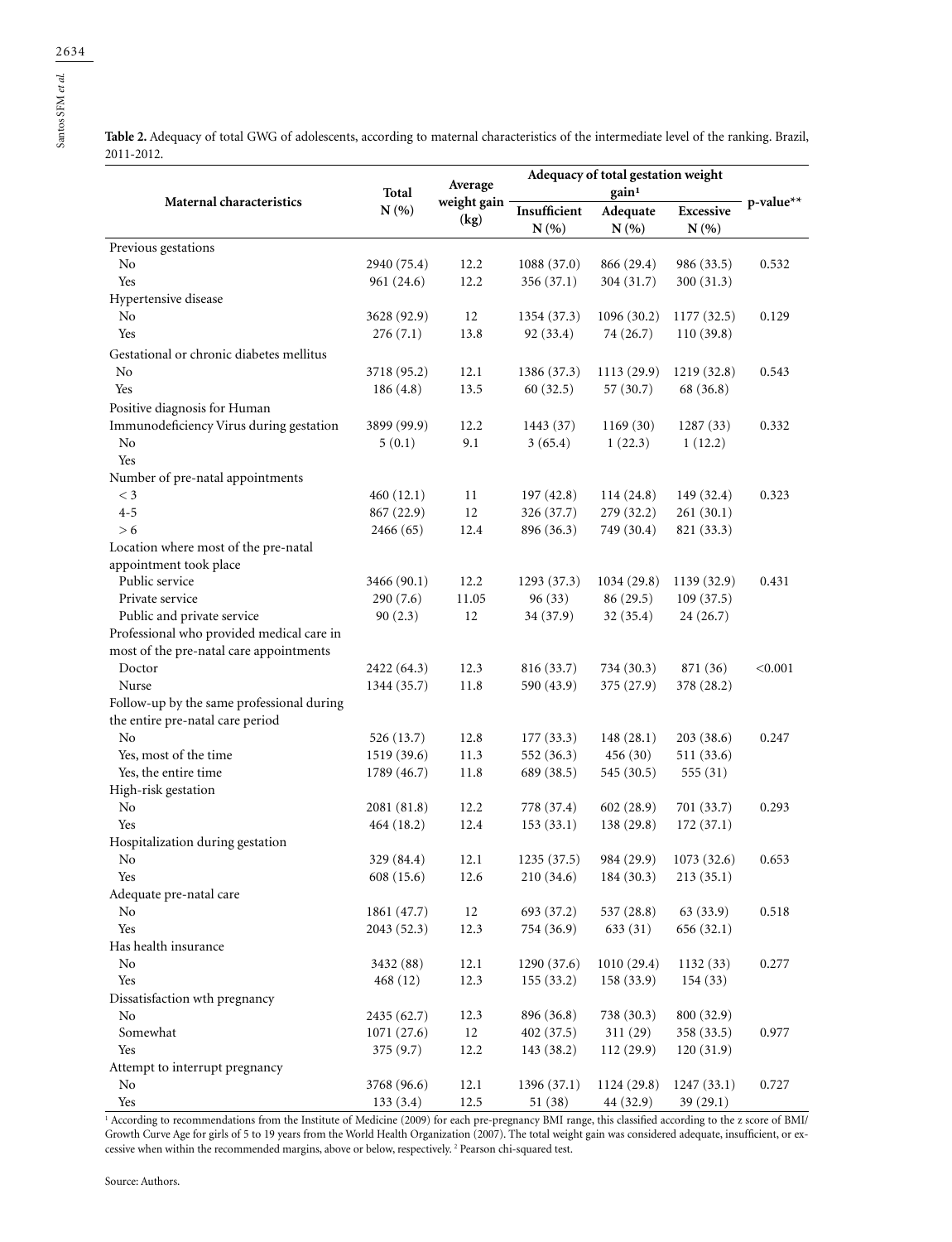2635

In relation to the pre-pregnancy BMI, it was found that 65.4% of the participants began their pregnancies as eutrophic, 22.6% overweight, 10.6% obese, and 1.3% with low weight (Table 3). As regards the maternal habits, the majority (85.4%) reported not having ingested alcoholic beverages during gestation. There was a suspicion of the inappropriate use of alcohol for 8.4% of the adolescents (Table 3).

It was observed that the majority of the adolescents (46.1%) suspected of the inappropriate use of alcohol presented insufficient weight gain when compared to those that did not present this suspicion (31.0%) or that did not ingest alcoholic beverages (36.6%) (Table 3). When this variable was evaluated by geographic region, a statistically significant difference was found in the Northeast, given that the adolescents suspected of an inappropriate use of alcohol presented a significantly higher chance of excessive weight gain in relation to those who did not ingest alcoholic beverages (OR = 0.42, 95%CI: 0.21-0.84). More than half (58.4%) of the adolescents of this region suspected of the inappropriate use of alcohol presented an insufficient weight gain, as compared to 27.0% adequate and only 15.0% excessive weight gain (data not presented in the tables).

After the adjustment of the multiple hierarchical model, among the variables of the distal level, it was found that the chances of presenting an insufficient weight gain were higher for adolescents from the North (OR = 1.50, 95%CI: 1.07-2.10) and Northeast (OR = 1.68, 95%CI: 1.27-2.21) regions when compared to those from the Southeast of the country. The paid work was associated with a 66% greater chance of insufficient (95%CI: 1.15-2.39) and 37% of excessive (95CI%: 1.01-1.86) GWG. None of the variables of the intermediate level (Table 2) remained associated with the outcome ( $p < 0.05$ ). At the

**Table 3.** Adequacy of the total GWG of adolescents, according to maternal characteristics of the proximal level of the ranking. Brazil, 2011-2012.

|                                                                          | Total       | Average             | Adequacy of total gestation weight |                 |                         |             |
|--------------------------------------------------------------------------|-------------|---------------------|------------------------------------|-----------------|-------------------------|-------------|
| <b>Maternal characteristics</b>                                          | N(%         | weight<br>gain (kg) | Insufficient<br>N(%                | Adequate<br>N(% | <b>Excessive</b><br>N(% | p-value**   |
| Age                                                                      |             |                     |                                    |                 |                         |             |
| 10 to 16 years                                                           | 1138 (29.2) | 12.4                | 389 (34.2)                         | 344 (30.2)      | 405(35.6)               | 0.164       |
| 17 to 19 years                                                           | 2766 (70.8) | 12.1                | 1058(38.2)                         | 825 (29.9)      | 883 (31.9)              |             |
| Classification of the pre-pregnancy body mass index3                     |             |                     |                                    |                 |                         |             |
| Low weight $(< -2)$                                                      | 52(1.3)     | 15.5                | 21(40.5)                           | 18(34)          | 13(25.6)                | ${}< 0.001$ |
| Overweight $(> +1 e < +2)$                                               | 882 (22.6)  | 11.2                | 180(20.5)                          | 285(32.3)       | 417 (47.3)              |             |
| Obesity $(2+2)$                                                          | 415(10.6)   | 8.6                 | 115(27.8)                          | 87(21)          | 213(51.3)               |             |
| Eutrophy ( $\ge$ - 2 e $\le$ +1)                                         | 2555(65.4)  | 13                  | 1130(44.2)                         | 780 (30.5)      | 644 (25.2)              |             |
| Suspicion of the inappropriate use of use of alcohol<br>during gestation |             |                     |                                    |                 |                         |             |
| No suspicion of the inappropriate use of alcohol                         | 235(6.2)    | 12.8                | 73 (31)                            | 88 (37.2)       | 75(31.8)                | 0.046       |
| during gestation                                                         |             |                     |                                    |                 |                         |             |
| Suspicion of the inappropriate use of alcohol                            | 318(8.4)    | 11.1                | 146(46.1)                          | 90(28.3)        | 81(25.6)                |             |
| during gestation                                                         |             |                     |                                    |                 |                         |             |
| Did not ingest alcoholic beverages during gestation                      | 3249 (85.4) | 12.2                | 1189(36.6)                         | 966(29.7)       | 1094(33.7)              |             |
| Smoked at some point during pregnancy                                    |             |                     |                                    |                 |                         |             |
| N <sub>o</sub>                                                           | 3534 (90.7) | 12.2                | 1305(36.9)                         | 1056(29.9)      | 1173 (33.2)             | 0.784       |
| Yes                                                                      | 363(9.3)    | 11.9                | 140(38.6)                          | 112(30.9)       | 111(30.5)               |             |
| Gestational age at birth                                                 |             |                     |                                    |                 |                         |             |
| $\geq$ 37 and $<$ 42 weeks                                               | 3764 (96.4) | 12.1                | 1409 (37.4)                        | 1137(30.2)      | 1218 (32.4)             | 0.044       |
| $\geq$ 42 weeks                                                          | 140(3.6)    | 14                  | 38 (27.2)                          | 32(23.3)        | 69 (49.6)               |             |

1 According to recommendations from the Institute of Medicine (2009) for each pre-pregnancy BMI range, this classified according to the z score of BMI/ Growth Curve Age for girls of 5 to 19 years from the World Health Organization (2007). The total weight gain was considered adequate, insufficient, or excessive when within the recommended margins, above or below, respectively. <sup>2</sup> Pearson chi-squared test. <sup>3</sup> According to the BMI/age growth curves for girls of 5 to 19 years from the World Health Organization (2007).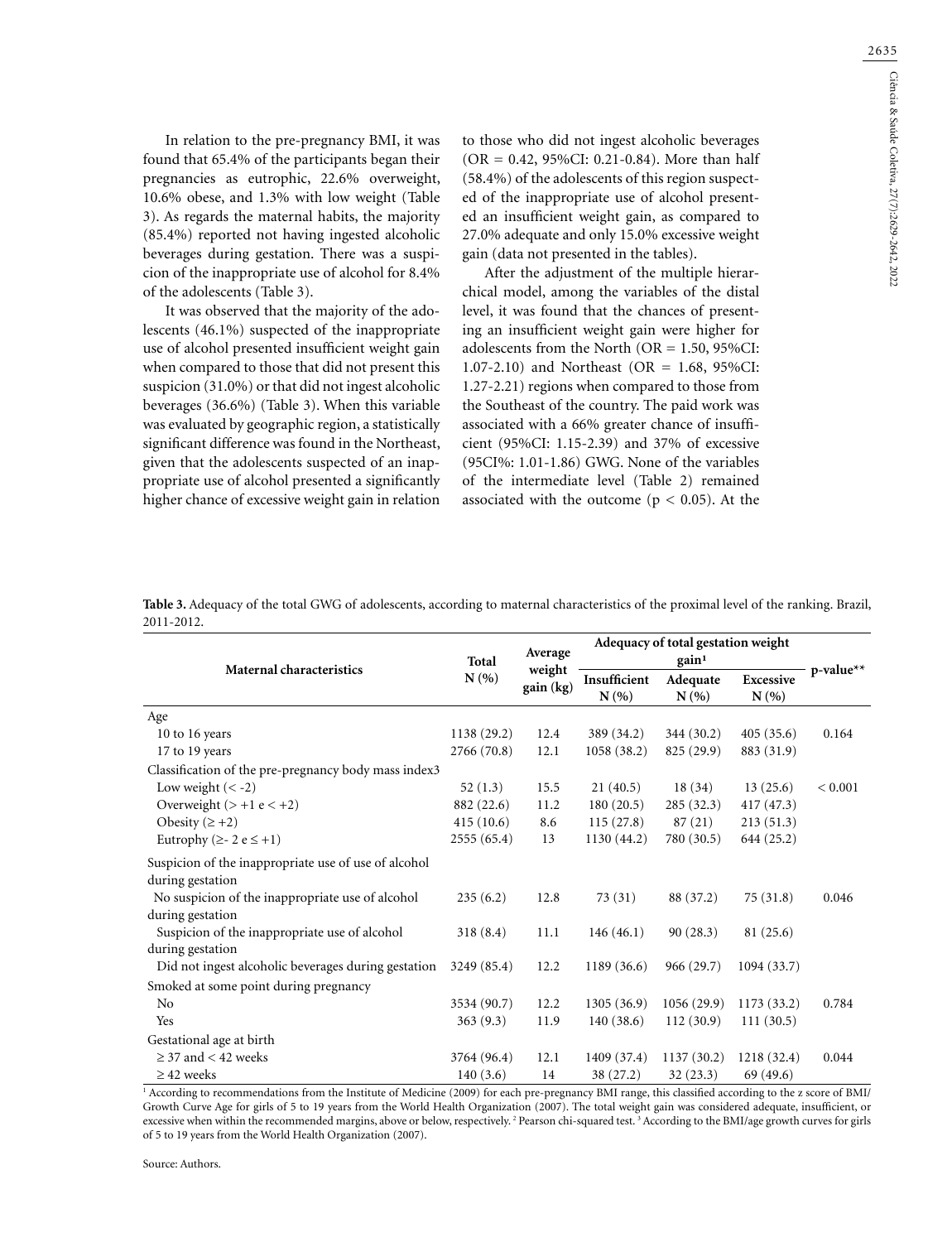proximal level, the pre-pregnancy BMI remained as an explicative variable, with the chances of excessive GWG being greater for adolescents who began their pregnancy overweight ( $OR = 1.86$ , 95%CI: 1.17-2.92) and obese (OR = 3.06, 95%CI: 2.10-4.45). The gestational age  $\geq$  42 weeks was also associated with a greater chance ( $OR = 2.23$ , 95%CI: 1.03-4.81) of excessive gestational weight gain (Table 4).

The adolescents of the North and Northeast regions presented averages of initial gestational weight (53.1 kg and 56.5 kg, respectively) and end gestational weight (64.7kg and 68.3kg, respectively) below that of the participants of the other regions of the country (Figure  $2 - A$ ). The same occurred with the total GWG. On average, the participants from the North gained 11.5 kg; from the Northeast, 11.8 kg; followed by the Southeast, 12.5 kg; the South, 12.5 kg; and the Midwest, 12.9 kg (Figure  $2 - B$ ).

## **Discussion**

The findings from this investigation indicate that residing in the North and Northeast regions of Brazil constitutes a greater chance of insufficient GWG for adolescents, who, in general, began and finished their pregnancies with lower weights when compared to girls from other geographic regions of Brazil. This result can be explained when one considers the social inequality that exists in the country, with the North and Northeast regions presenting the worst income and working conditions<sup>33</sup>.

What stands out here is that the majority of adolescents from the Northeast suspected of the inappropriate use of alcohol during pregnancy presented an insufficient weight gain. This is a worrisome fact, bearing in mind that the excessive consumption of alcohol (and other drugs) can interfere in the absorption of nutrients, as

|                               | Adequacy of gestational weight gain |                     |                 |                     |  |  |
|-------------------------------|-------------------------------------|---------------------|-----------------|---------------------|--|--|
| <b>Variables</b>              |                                     | Insufficient        |                 | <b>Excessive</b>    |  |  |
|                               | OR <sup>1</sup>                     | 95% CI <sup>1</sup> | OR <sup>1</sup> | 95 CI% <sup>#</sup> |  |  |
| Distal level                  |                                     |                     |                 |                     |  |  |
| Region of the country         |                                     |                     |                 |                     |  |  |
| Southeast                     | 1                                   |                     | 1               |                     |  |  |
| North                         | 1.50                                | $(1.07 - 2.10)$     | 0.81            | $(0.57 - 1.15)$     |  |  |
| Northeast                     | 1.68                                | $(1.27 - 2.21)$     | 1.16            | $(0.82 - 1.65)$     |  |  |
| South                         | 1.00                                | $(0.69-1.46)$       | 1.04            | $(0.75 - 1.45)$     |  |  |
| Midwest                       | 1.09                                | $(0.79 - 1.52)$     | 1.19            | $(0.79 - 1.77)$     |  |  |
| Paid work                     |                                     |                     |                 |                     |  |  |
| N <sub>o</sub>                | 1                                   |                     | $\mathbf{1}$    |                     |  |  |
| Yes                           | 1.66                                | $(1.15 - 2.39)$     | 1.37            | $(1.01 - 1.86)$     |  |  |
| Intermediate level*           |                                     |                     |                 |                     |  |  |
| Proximal level**              |                                     |                     |                 |                     |  |  |
| Pre-pregnancy body mass index |                                     |                     |                 |                     |  |  |
| Low weight                    | 0.84                                | $(0.41 - 1.71)$     | 0.96            | $(0.45 - 2.06)$     |  |  |
| Eutrophy                      | 1                                   |                     | 1               |                     |  |  |
| Overweight                    | 0.46                                | $(0.30 - 0.73)$     | 1.86            | $(1.19-2.92)$       |  |  |
| Obesity                       | 0.98                                | $(0.68 - 1.41)$     | 3.06            | $(2.10-4.45)$       |  |  |
| Gestational age at birth      |                                     |                     |                 |                     |  |  |
| 37-41 weeks                   | 1                                   |                     | $\mathbf{1}$    |                     |  |  |
| $\geq$ 42 weeks               | 0.84                                | $(0.47 - 1.50)$     | 2.23            | $(1.03 - 4.81)$     |  |  |

**Table 4.** Hierarchical model of factors associated with the adequacy of the GWG od adolescents, distal, intermediate, and proximal levels. Brazil, 2011-2012.

<sup>1</sup>Selection of variables by the "backward" method, as of those with  $p < 0.20$  in the bivariate analysis. \* Adjusted for the statistically significant variables of the distal level (p-value < 0.05). \*\* Adjusted for the statistically significant variables of the distal and intermediate levels (p-value < 0.05).

Source: Authors.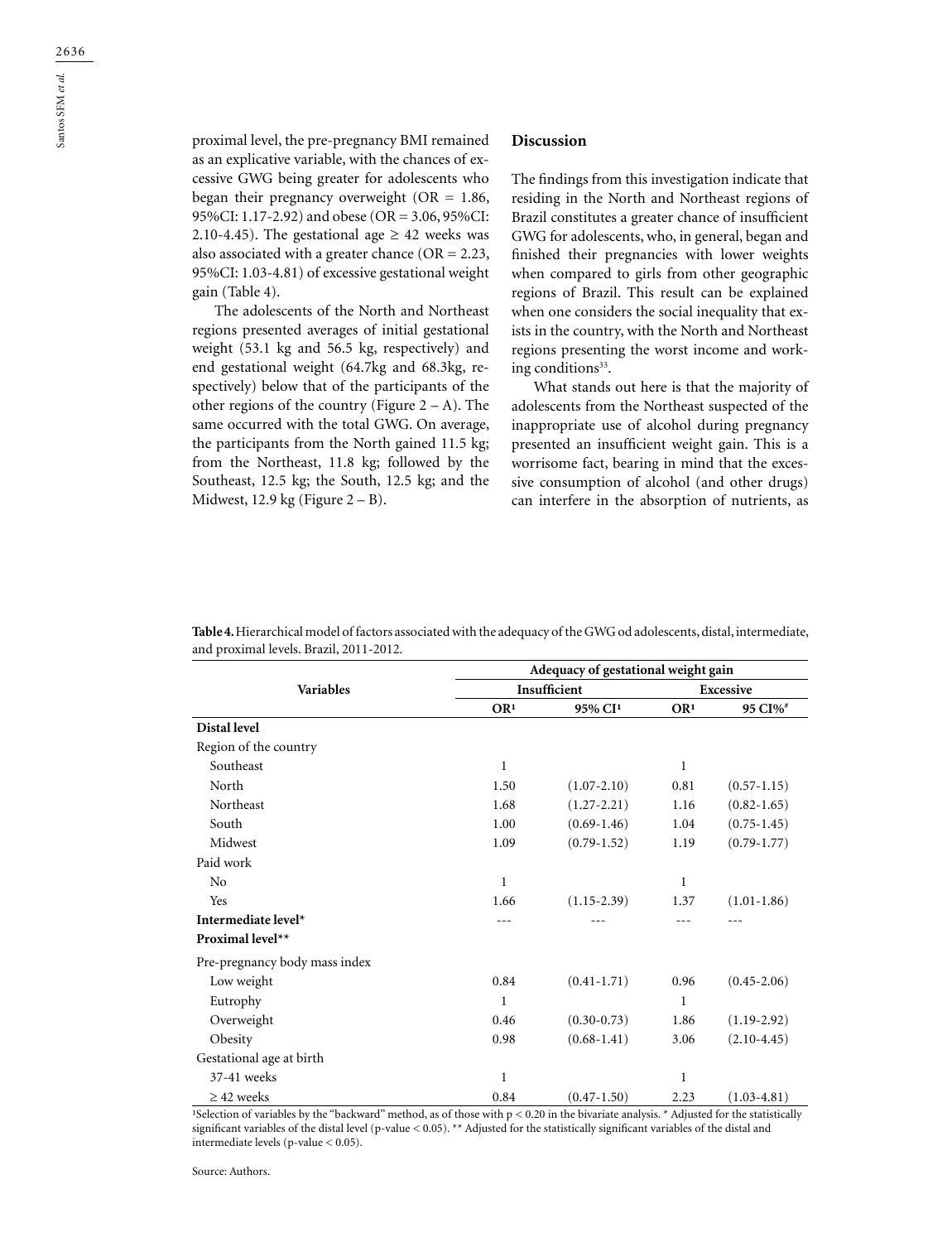

**Figure 2.** Curves of averages of initial and end gestational weight gain (A) and averages of total gestational weight gain (B) of adolescents according to geographic regions. Brazil, 2011-2012.

Source: Authors.

well as compromise their consumption in both adequate quantity and quality, resulting in malnutrition, especially due to the lack of micronutrients<sup>34-37</sup>. The compromising of the mother's nutritional state due to the ingestion of alcohol can harm the nutritional supply to the fetus and result in unfavorable outcomes, such as the restriction of intrauterine growth or fetal alcohol spectrum disorder (FASD)<sup>37</sup>. Therefore, tracking and intervention strategies geared toward the prevention of the use of alcohol by pregnant adolescents, mainly those residing in the more underprivileged regions of the country, are necessary to prevent and combat the possible impacts of this practice in maternal and infant health.

Another variable that appeared to explain the insufficient weight gain was the exercise of paid work, especially for adolescents from the Southeast region of the country. Although insufficient weight gain has been more prevalent in the adolescents from the North and Northeast regions, when categorized by the exercise of paid work, it was more commonly observed in adolescents from the Southeast region. Half of them present insufficient GWG, as if this activity contributed to the poor results in weight gain, given that this same factor is associated with excessive weight gain. Findings from Silva et al. (2019)<sup>38</sup>, carried out with pregnant women, mostly adults, identified that their insertion in the work market was

associated with excessive weight gain (71.6%), in comparison to those who were not inserted in the market (51.8%). Other studies in Brazil<sup>23,39</sup> that included adult and adolescent pregnant women found no association between work and gestational weight gain, these results, which differ from our findings, should be taken with caution, since the present study deals with a specific population, including only adolescents. Thus, it is relevant to consider that the insertion in the work market, as an pregnant teenage women, can also contribute to a worse result as regards weight gain, possibly overloading these girls both physiologically and metabologically. Such a scenario can be observed primarily in the less favored social strata, with limited financial resources, with paid work being a way to contribute to the basic family needs, such as food and housing<sup>40</sup>.

It is important to note that more than half of the adolescents who work, do so informally, and, to a great extent, present insufficient GWG. In Brazil, studies conducted with students of public schools in São Paulo<sup>41</sup> and Ceará<sup>42</sup> showed that the adolescents more often occupied positions as street vendors, aides, nannies, maids, packagers, stockers, among other activities performed without formal working contracts, with a long and exhausting weekly work schedule (reaching 60 hours/week, in some cases), and with no social protection or labor rights. Although the results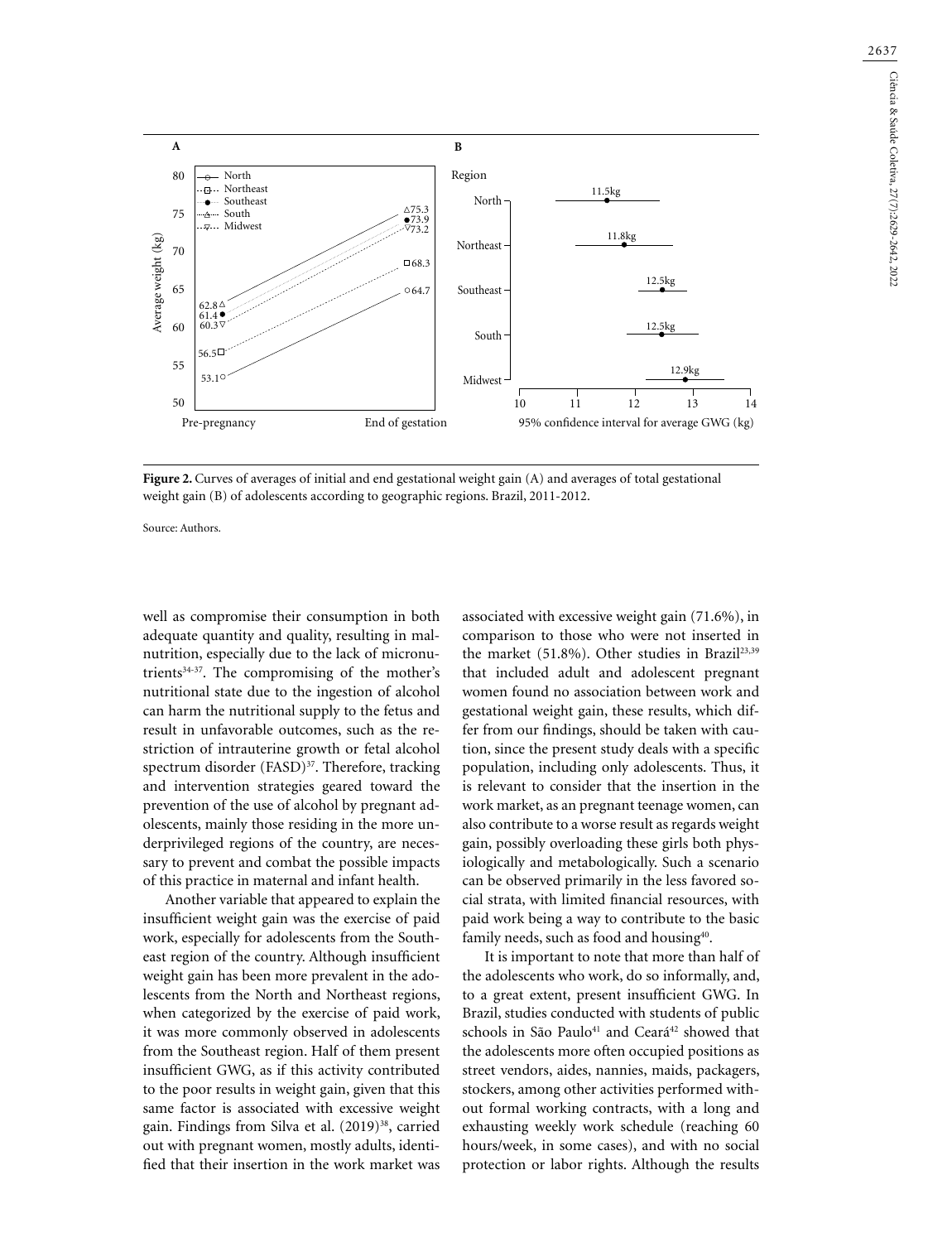of the present study on informal work and insufficient GWG have not presented any statistically significant difference, they lead us to reflect on what the working conditions of these young mothers must be like, and suppose that they must be similar to that reported by other studies related to the theme, that is, they are exposed to work developed in a precarious manner, without the conditions to provide an adequate diet that meets the necessary nutritional demands during pregnancy.

The prevalence of eutrophy prior to pregnancy was less that that reported by studies that evaluated only adolescents<sup>9,43</sup>, and higher than those that included both adolescents and adults<sup>44,45</sup>. This difference is possibly due, in addition to the sociodemographic and regional cultural differences, to the distinct methods used to evaluate the pre-pregnancy BMI. To evaluate the nutritional state prior to pregnancy in the group of adolescents, some authors<sup>9,43</sup> applied the WHO's growth curves  $(2007)^{19}$  – which establish the BMI with their own cut-off points for this group, with variations according to age, up to 19 years. Other authors<sup>39,44,46</sup> evaluated the adolescents according to the BMI classes recommended by the IOM  $(2009)^{18}$  and the WHO  $(1995)^{47}$ . Although Brazilian authors<sup>48</sup> recommended the classification proposed by the WHO  $(2007)^{19}$ , it is important to invest in epidemiological studies geared toward the definition of a specific method for the population of Brazilian adolescents, in such a way that there is a classification criterion that is appropriate for this group and that can be applied in clinical practice.

In the present work, the adolescents whose pre-pregnancy BMI was classified as overweight or obesity presented greater chances of excessive GWG, findings that run in line with that reported in both national and international literature. In one Brazilian study, which included 98 women with an average of 25.4 years, the participants with an excess weight before gestation also presented a higher prevalence of excessive GWG (p  $= 0.001$ <sup>49</sup>. In the same light, authors that studied the determinants of weekly GWG of 328 Brazilian pregnant women reported that the pre-pregnancy nutritional state of overweight/obesity was one of the factors associated with excessive weight gain (RP = 1.33, 95% CI: 1.01-1.75)<sup>50</sup>.

In addition, in our results, it was found that the teenage pregnant women with excessive GWG had more post-term births, which is similar to findings from Slack (2019)<sup>51</sup> and Heslehurst  $(2017)^{52}$ , who point out that women with high

BMI (obesity) present higher risks of post-term births. As this is an avoidable risk factor, which contributes to perinatal and infant mortality<sup>52</sup>, our findings reinforce the importance of pre-natal care, especially for adolescents that begin their gestation overweight/obese. It is thus necessary to set up strategies that seek to promote weight gain that is as close to the recommended levels as possible, aiming to reduce gestational results that are unfavorable to maternal and infant health. It is important to mention the need for investigations that seek to clarify the association between excessive weight gain and post-term birth in adolescents.

The present study showed a higher percentage of excessive GWG in the adolescents of the younger group when compared to that of 17 to 19 years of age, and that the opposite occurred with insufficient GWG, even though these data were not significantly different. Rodrigues et al.<sup>53</sup>, in a study conducted in Rio de Janeiro about the magnitude and determining factors of insufficient and excessive GWG, found higher chances of insufficient weight gain in older pregnant women (25 to 29 years of age and  $\geq$  30 years) as compared to younger women (18 to 24 years), which presented higher chances of excessive weight gain. Although these data are similar to our findings, they differ in the fact that they include adolescents and adults in their sample. When analyzing our results, it is important to consider the hypothesis of maternal-fetal competition for nutrients when the mother is still growing, which is responsible for part of the increase in weight during teenage pregnancy<sup>54</sup>. In this stage of life, the sexual hormones of puberty and of growth are high, leading to the maturation of the sexual organs. During this process, important changes occur, such as changes in the body composition, with the increase in bone and muscle mass, as well as the consequent changes in weight and stature<sup>55,56</sup>. In this context, maternal weight gain may not reflect fetal growth, since it is well-documented in the literature that low birth weight is one of the adverse outcomes associated with teenage pregnancy<sup>57,58</sup>.

Some possible limitations of this investigation are the absence of maternal information related to food consumption, physical activity, current educational status, and gynecological age, as well as the cross-sectional design, in which it was not possible to indicate temporal relations between the dependent and independent variables, the non-segmentation of the GWG by gestational trimesters, as well as the data collection regard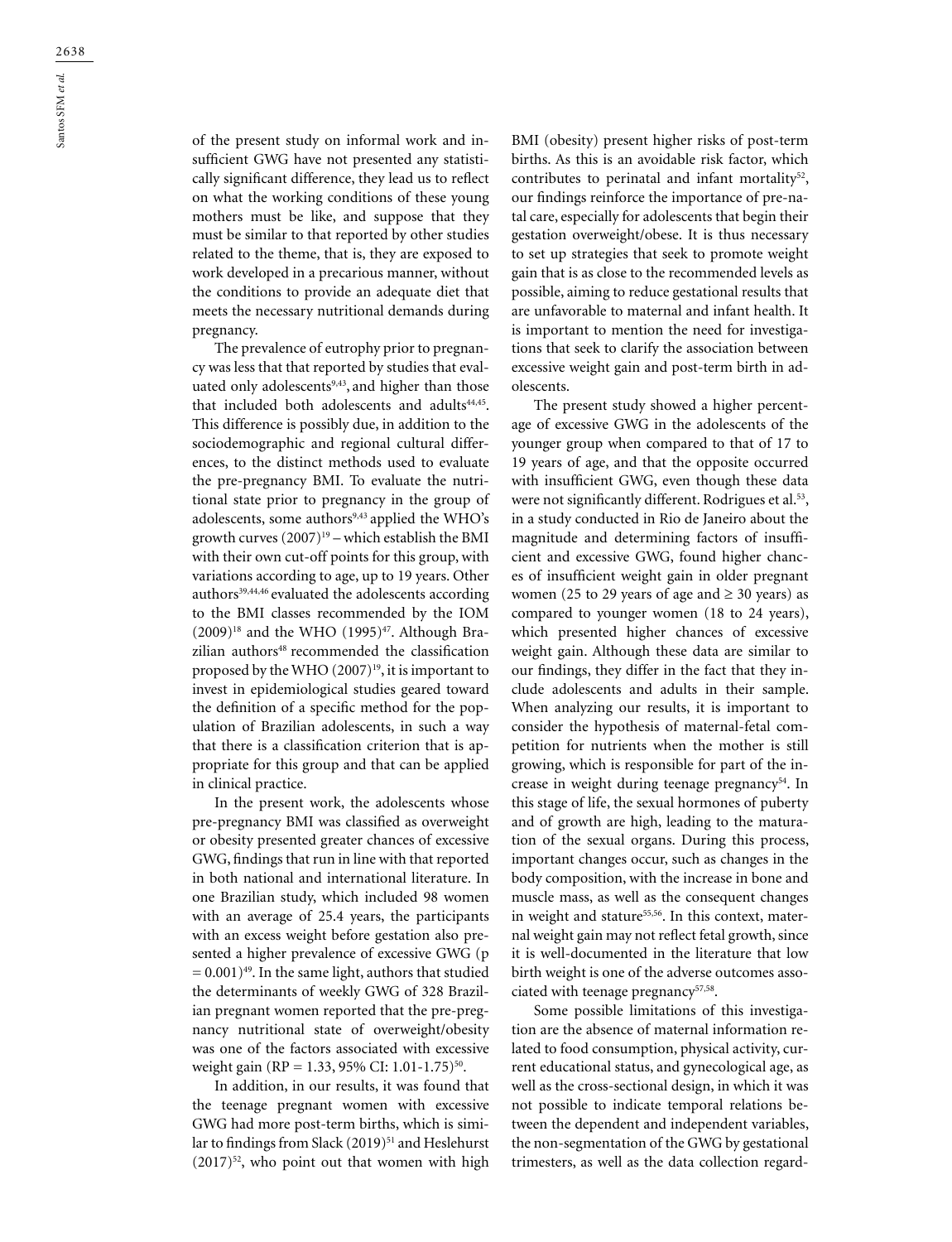ing the gestation weight reported on the medical card of the pregnant women (indirect collection), which may have limited the accuracy in the analysis of the GWG.

Despite the aforementioned limitation, the present study highlighted the fact that residing in the North and Northeast regions of the country expands the chances of the Brazilian adolescents presenting insufficient GWG, indicating the existing nutritional risk in this population. The exercise of paid work was associated with inadequate weight gain (excessive and insufficient). In addition, excessive weight gain during pregnancy was more common in those who begin their pregnancy overweight or obese.

Our results reinforce the need for nutritional care for the pregnant teenager to be provided in an individualized manner, considering their region of residency, their life style, and their nutritional state prior to pregnancy. Beyond the clinical practice, the present findings lead us to reflect on the relevance of the Brazilian public policies being formulated in such a way as to reduce the social inequalities that exist in Brazil, which reflect negatively upon the health of vulnerable populations, including pregnant teenagers, and, consequently, on maternal and infant health.

The final version of the database, which contains the results presented herein, can be accessed at:<https://doi.org/10.48331/scielodata.IL6KOL>.

#### **Collaborations**

SFM Santos: drafted, wrote, and interpreted the manuscript's data. SGN Gama: drafted the methodology, reviewed and interpreted the results. RGPS Araújo: reviewed the methodology section. LAT Silva: reviewed the text and interpreted the data. ACC Costa: performed statistical analysis and text revision. VM Fonseca: advised and reviewed all stages of the manuscript.

#### **Acknowledgements**

To the regional and state coordinators, supervisors, interviewers, and technical team of this study, as well as the mothers who participated and made this study possible.

## **Funding**

Conselho Nacional de Desenvolvimento Científico e Tecnológico (CNPq); Departamento de Ciência e Tecnologia, Secretaria de Ciências, Tecnologia e Insumos Estratégicos, Ministério da Saúde; Escola Nacional de Saúde Pública Sergio Arouca, Fundação Oswaldo Cruz (Projeto IN-OVA); and Fundação de Amparo à Pesquisa do Estado do Rio de Janeiro (FAPERJ).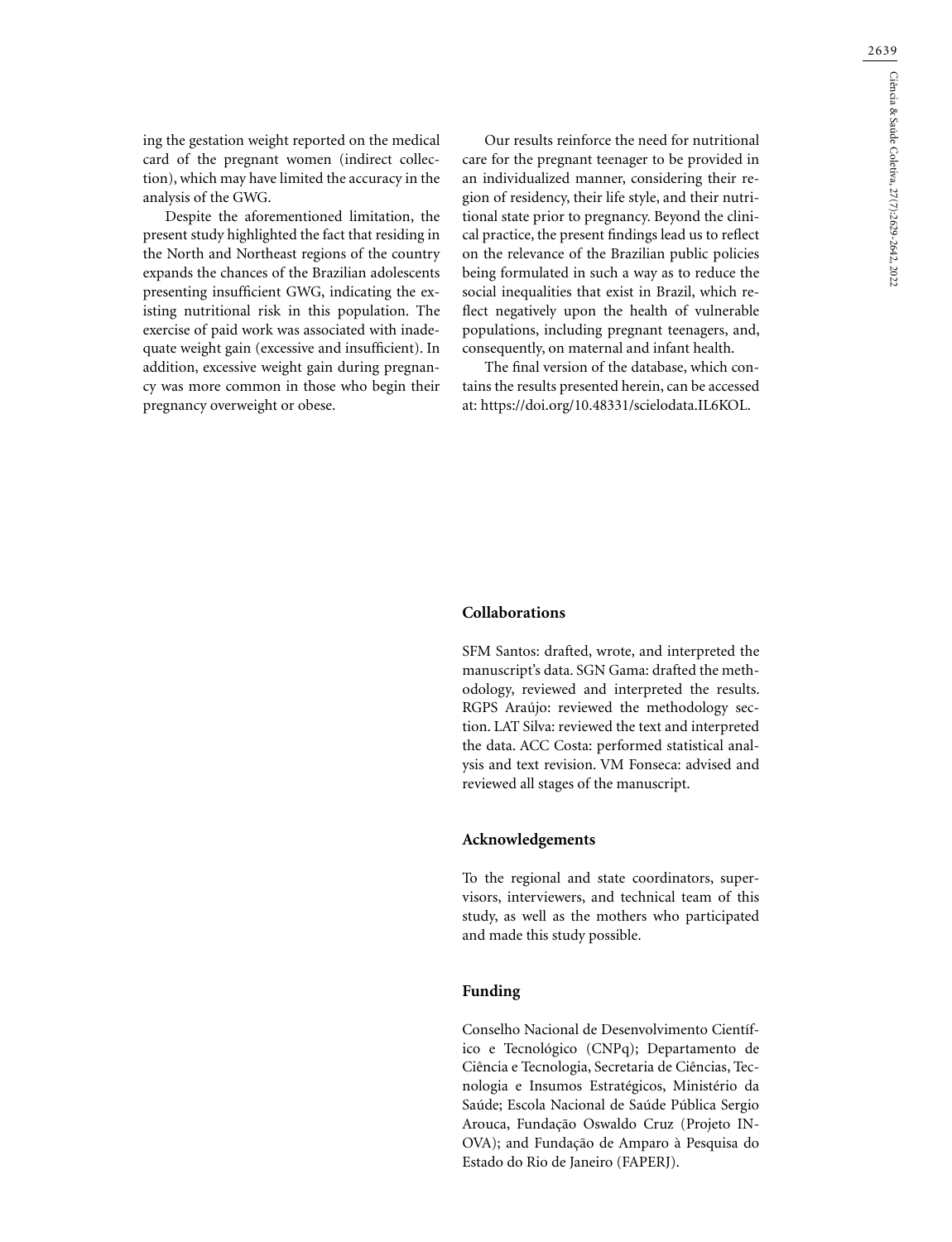## **References**

- 1. World Health Organization (WHO). *Accelerating progress toward the reduction of adolescent pregnancy in Latin America and the Caribbean*. 2016. [acessado 2021 Ago 25]. Disponível em: [https://iris.paho.org/bitstre](about:blank)[am/handle/10665.2/34493/9789275119761%20eng.](about:blank) [pdf?sequence=1&isAllowed=y&ua=1](about:blank)
- 2. Kirbas A, Gulerman HC, Daglar K. Pregnancy in Adolescence: is it an obstetrical risk? *J Pediatr Adolesc Gynecol* 2016; 29(4):367-371.
- 3. Torvie AJ, Callegari LS, Schiff MA, Debiec KE. Labor and delivery outcomes among young adolescentes. *Am J Obstet Gynecol* 2015; 213(1):95-98.
- 4. [Kawakita](about:blank) T, [Wilson](about:blank) K, [Grantz](about:blank) [KL,](about:blank#affiliation-3) [Landy](about:blank) HJ, [Huang](about:blank) C, Gomez-Lobo V. Adverse maternal and neonatal outcomes in adolescent pregnancy. *J Pediatr Adolesc Gynecol* 2016; 29(2):130-136.
- 5. Almeida AHV, Gama SGN, Costa MCO, Carmo CN, Pacheco VE, Martinelli KG, Leal MC. Teenage pregnancy and prematurity in Brazil, 2011-2012. *Cad Saude Publica* 2020; 36(12):e00145919.
- 6. World Health Organization (WHO). *Implementing effective actions for improving adolescent nutrition*. 2018. [cited 2021 aug 25]. Available from: [http://apps.who.](about:blank) [int/iris/bitstream/handle/10665/260297/978924151](about:blank) [3708eng.pdf;jsessionid=F11BA1B70C6B4016FDC-](about:blank)[CA0E0AB950672?sequence=1](about:blank)
- 7. Berthelon M, Kruger D. Does adolescent motherhood affect education and labor market outcomes of mothers? A study on young adult women in Chile during 1990-2013. *Int J Public Health* 2017; 62(2):293-303.
- 8. [Schulkind](about:blank) L, [Sandler](about:blank) DH. The timing of teenage births: estimating the effect on high school graduation and later-life outcomes. *Demography* 2019; 56(1):345- 365.
- 9. Santos MMAS, Barros DD, Baião MR, Saunders C. Atenção nutricional e ganho de peso gestacional em adolescentes: uma abordagem quantiqualitativa. *Cien Saude Colet* 2013; 18(3):789-802.
- 10. Kominiarek MA, Peaceman AM. Gestational weight gain. *Am J Obstet Gynecol* 2017; 217(6):642-651.
- 11. Goldstein RF, Abell SK, Ranasinha S, Misso M, Boyle JA, Black MH, Li N, Hu G, Corrado F, Rode L, Kim YJ, Haugen M, Song WO, Kim MH, Bogaerts A, Devlieger R, Chung JH, Teede HJ. Association of gestational weight gain with maternal and infant outcomes: a systematic review and meta-analysis. *JAMA* 2017; 317(21):2207-2225.
- 12. Kominiarek MA, Saade G, Mele L, Bailit J, Reddy UM, Wapner RJ, Varner MW, Thorp JM Jr, Caritis SN, Prasad M, Tita ATN, Sorokin Y, Rouse DJ, Blackwell SC, Tolosa JE, Eunice Kennedy Shriver National Institute of Child Health and Human Development (NICHD), Maternal-Fetal Medicine Units (MFMU) Network. Association between gestational weight gain and perinatal outcomes. *Obstet Gynecol* 2018; 132(4):875-881.
- 13. Rogozińska E, Zamora J, Marlin N, Betrán AP, Astrup A, Bogaerts A, Cecatti JG, Dodd JM, Facchinetti F, Geiker NRW, Haakstad LAH, Hauner H, Jensen DM, Kinnunen TI, Mol BWJ, Owens J, Phelan S, Renault KM, Salvesen KÅ, Shub A, Surita FG, Stafne SN, Teede H, van Poppel MNM, Vinter CA, Khan KS, Thangaratinam S; International Weight Management in Pregnancy (i-WIP) Collaborative Group. Gestational weight gain outside the Institute of Medicine recommendations and adverse pregnancy outcomes: analysis using individual participant data from randomised trials. *BMC Pregnancy Childbirth* 2019; 322(19):322.
- 14. Groth SW, Holland ML, Smith JA, Meng Y, Kitzman H. Effect of gestational weight gain and prepregnancy BMI in adolescent mothers on weight and BMI of adolescent offspring. *J Adolesc Health* 2017; 61(5):626-633.
- 15. Magalhães EIS, Maia DS, Bonfim CFA, Netto MP, Lamounier JA, Rocha DS. Prevalência e fatores associados ao ganho de peso gestacional excessivo em unidades de saúde do sudoeste da Bahia. *Rev Bras Epidemiol* 2015; 18(4):858-869.
- 16. Vasconcellos MTL, Silva PLN, Pereira APE, Schilithz AOC, Souza Junior PRB, Szwarcwald CL. Sampling design for the birth in Brazil: National Survey into Labor and Birth. *Cad Saude Publica* 2014; 30(1):49-58.
- 17. Leal MC, Silva AA, Dias MA, da Gama SG, Rattner D, Moreira ME, Filha MM, Domingues RM, Pereira AP, Torres JA, Bittencourt SD, D'orsi E, Cunha AJ, Leite AJ, Cavalcante RS, Lansky S, Diniz CS, Szwarcwald CL. Birth in Brazil: national survey into labour and birth. *Reprod Health* 2012; 9:15.
- 18. Institute of Medicine, National Research Council. *Weight gain during pregnancy: reexamining the guidelines*. Washington (DC): National Academy of Science; 2009.
- 19. World Health Organization (WHO). WHO reference 2007: growth reference data for 5-19 years. [cited 2021 aug 11]. Available from: [https://www.who.int/](about:blank) [toolkits/growth-reference-data-for-5to19-years](about:blank)
- 20. Brasil. Ministério da Saúde (MS). *Vigilância alimentar e nutricional – Sisvan: orientações básicas para a coleta, processamento, análise de dados e informação em serviços de saúde*. Brasília: MS; 2008.
- 21. Brandão T, Padilha PC, Gama SGN, Leal MDC, Araújo RGPS, Barros DC, Pereira APE, Santos K, Belizán JM, Saunders C. Gestational weight gain and adverse maternal outcomes in Brazilian women according to body mass index categories: an analysis of data from the Birth in Brazil survey. *Clin Nutr ESPEN* 2020; 37:114-115.
- 22. Araújo RGPS, Gama SGN, Barros DC, Saunders C, Mattos IE. Validade de peso, estatura e IMC referidos por puérperas do estudo Nascer no Brasil. *Rev Saude Publica* 2017; 51:115.
- 23. Stulbach TE, Benício MHD, Andreazza R, Kono S. Determinantes do ganho ponderal excessivo durante a gestação em serviço público de pré-natal de baixo risco. *Rev Bras Epidemiol* 2007: 10(1):99-108.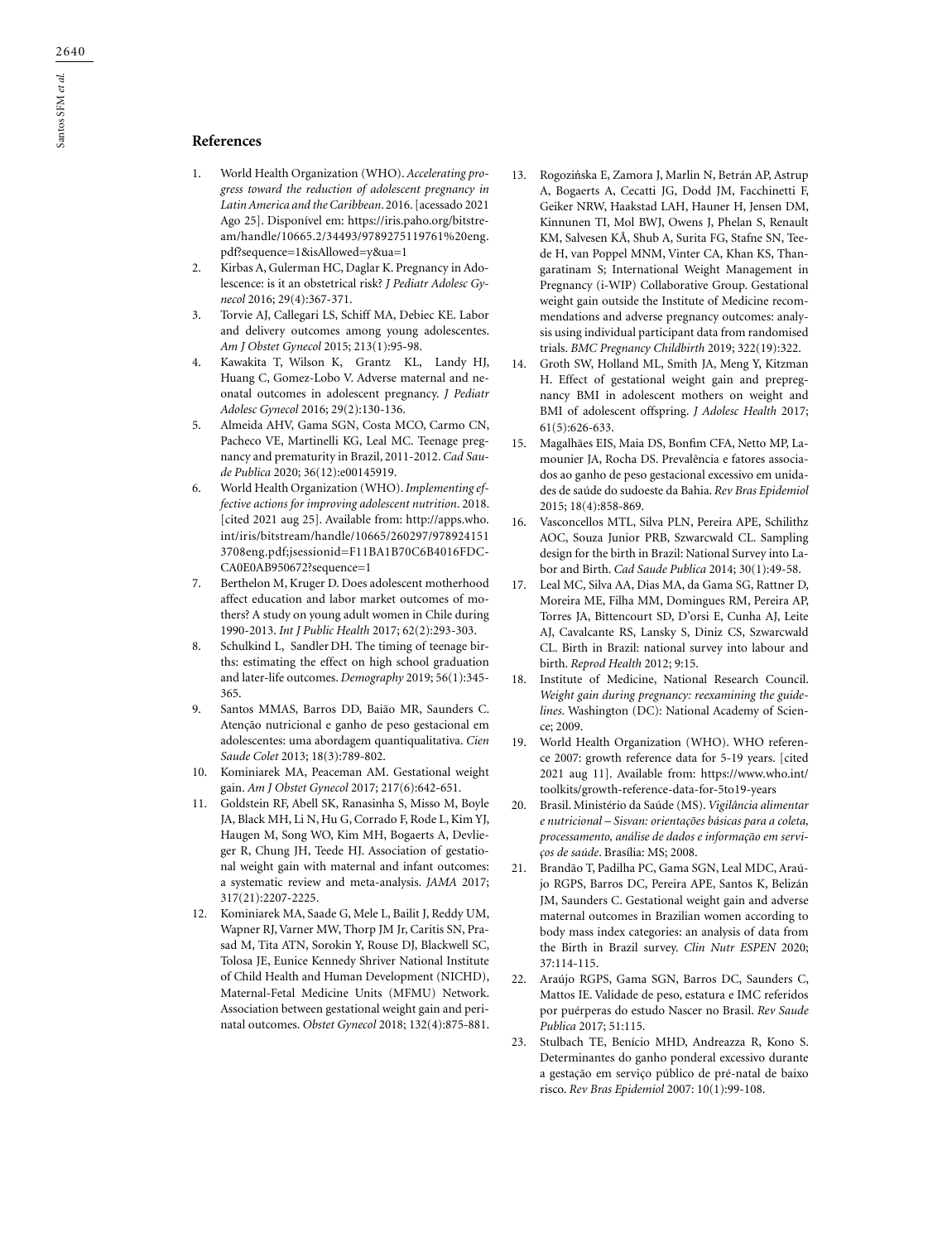- 24. Associação Brasileira de Empresas de Pesquisa (ABEP). Critério de Classificação Econômica Brasil 2008. [acessado 2021 ago 15]. Disponível em: [www.](about:blank) [abep.org](about:blank)
- 25. Nascimento TLC, Bocardi MIB, Santa Rosa MPR. Doença Hipertensiva Específica da Gravidez (DHEG) em adolescentes: uma revisão de literatura. *Ideias Inovação* 2015; 2(2):69-76.
- 26. Domingues RMSM, Viellas EF, Dias MAB, Torres JA, Theme Filha MM, Gama SGN, Leal MC. Adequação da assistência pré-natal segundo as características maternas no Brasil. *Rev Panam Salud Publica* 2015; 37:140-147.
- 27. Russel M, Martier SS, Sokol Rj, Mudar P, Bottoms S, Jacobson S. Screening for pregnancy risk-drinking. *Alcohol Clin Exp Res* 1994; 18(5):1156-1161.
- 28. Minjares-Granillo RO, López SAR, Caballero-Valdez S, Levario-Carrillo M, Chávez-Corral DV. Maternal and perinatal outcomes among adolescents and mature women: a hospital-based study in the North of Mexico. *J Pediatr Adolesc Gynecol*. 2016; 29(3):304- 311.
- 29. Amaral JFA, Vasconcelos GM, Torloni MR, Fisberg M, Sampaio IPC, Guazzelli CAF. Nutritional assessment of pregnant adolescents: comparison of two popular classification systems. *Matern Child Nutr* 2015: 11(3):305-313.
- 30. Sámano R, Chico-Barba G, Martínez-Rojano H, Godínez E, Rodríguez-Ventura AL, Ávila-Koury G, Aguilar-Sánchez K. Pre-pregnancy body mass index classification and gestational weight gain on neonatal outcomes in adolescent mothers: a follow-up study. *PLoS One* 2018:13(7):e0200361.
- 31. White IR, Royston P, Wood AM. Multiple imputation using chained equations: Issues and guidance for practice. *Stat Med* 2011; 30(4):377-399.
- 32. Rubin DB. *Multiple imputation for nonresponse in surveys*. New York: John Wiley & Sons; 1987.
- 33. Bezerra MS, Jacob MCM, Ferreira MAF, Vale D, Mirabal IRB, Lyra CO. Insegurança alimentar e nutricional no Brasil e sua correlação com indicadores de vulnerabilidade. *Cien Saude Colet* 2020; 25(10):3833-3846.
- 34. Coulbault L, Ritz L, Vabret F, Lannuzel C, Boudehent C, Nowoczyn M, Beaunieux H, Pitel AL. Thiamine and phosphate esters concentrations in whole blood and serum of patients with alcohol use disorder: a relation with cognitive deficits. *Nutr Neurosci* 2021; 24(4):530-541.
- 35. Sanvisens A, Zuluaga P, Pineda M, Fuster D, Bolao F, Juncà J, Tor J, Muga R. Folate deficiency in patients seeking treatment of alcohol use disorder. *[Drug Alcohol](about:blank) [Depend](about:blank)* 2017; 180(1):417-422.
- 36. Sebastiani G, Borrás-Novell C, Casanova MA, Tutusaus MP, Martínez SF, Roig MDG, García-Algar O. The effects of alcohol and drugs of abuse on maternal nutritional profile during pregnancy. *[Nutrients](about:blank)* 2018; 10(8):1008.
- 37. Moise IK. Alcohol use, pregnancy and associated risk factors: a pilot cross-sectional study of pregnant women attending prenatal care in an urban city. *BMC Pregnancy Childbirth* 2019; 19(1):472.
- 38. Silva LO, Alexandre MR, Cavalcante ACM, Arruda SPM, Sampaio RMM. Ganho de peso adequado versus inadequado e fatores socioeconômicos de gestantes acompanhadas na atenção básica. *Rev Bras Saude Mater Infant* 2019; 19(1):107-114.
- 39. Marano D, Gama SGN, Pereira APE, Souza Junior PRB. Adequação do ganho ponderal de gestantes em dois municípios do Estado do Rio de Janeiro (RJ), Brasil, 2008. *Rev Bras Ginecol Obstet* 2012; 34(8):386- 393.
- 40. Frenzel HS, Bardagi MP. Adolescentes trabalhadores brasileiros: um breve estudo bibliométrico. *Rev Psicol Organ Trab* 2014; 14(1):79-88.
- 41. Lachtim SAF, Soares CB. Trabalho de jovens estudantes de uma escola pública: fortalecimento ou desgaste? *Rev Bras Enferm* 2009; 62(2):179-186.
- 42. Torres CA, Paula PHA, Ferreira AGN, Pinheiro PNC. Adolescência e trabalho: significados, dificuldades e repercussões na saúde. *Interface (Botucatu)* 2010; 14(35):839-850.
- 43. Santos MMAS, Baião MR, Barros DC, Pinto AA, Pedrosa PLM, Saunders C. Estado nutricional prégestacional, ganho de peso materno, condições da assistência pré-natal e desfechos perinatais adversos entre puérperas adolescentes. *Rev Bras Epidemiol* 2012; 15(1):143-154.
- 44. Marano D, Gama SGN, Domingues RMSM, Souza Junior PRB. Prevalência e fatores associados aos desvios nutricionais em mulheres na fase pré-gestacional em dois municípios do Estado do Rio de Janeiro, Brasil. *Rev Bras Epidemiol* 2014; 17(1):45-58.
- 45. Tresso BD, Tavares BB. Índice de massa corporal associado às características das puérperas e dos neonatos. *[Rev Cuid](http://www.scielo.org.co/scielo.php?script=sci_serial&pid=2216-0973&lng=en&nrm=iso)* 2020; 10(2):e678.
- 46. Oliveira ACM, Santos AA, Moura FA. Baixo peso, ganho ponderal insuficiente e fatores associados à gravidez na adolescência em uma maternidade escola de Maceió, Alagoas. *Rev Bras Nutr Clin* 2015; 30(2):159- 163.
- 47. Fonseca MRCC, Laurenti R, Marin CR, Traldi MC. Ganho de peso gestacional e peso ao nascer do concepto: estudo transversal na região de Jundiaí, São Paulo, Brasil. *Cien Saude Colet* 2014; 19(5):1401-1407.
- 48. Barros DC, Saunders C, Santos MMAS, Líbera BD, Gama SGN, Leal MD. O desempenho de diferentes métodos de avaliação antropométrica de gestantes adolescentes na predição do peso ao nascer. *Rev Bras Epidemiol* 2014; 17(3):761-774.
- 49. Reis MO, Sousa TM, Oliveira MNS, Maioli TU, Santos LC. Factors associated with excessive gestational weight gain among Brazilian mothers. *Breastfeed Med* 2019; 14(3):159-164.
- 50. Magalhães EIS, Maia DS, Bonfim CFA, Netto MP, Lamounier JA, Rocha DS. Prevalência e fatores associados ao ganho de peso gestacional excessivo em unidades de saúde do sudoeste da Bahia. *Rev Bras Epidemiol* 2015; 18(4):858-869.
- 51. Slack E, Best KE, Rankin J, Heslehurst N. Maternal obesity classes, preterm and postterm birth: a retrospective analysis of 479,864 births in England. *BMC Pregnancy Childbirth*. 2019; 19(1):434.